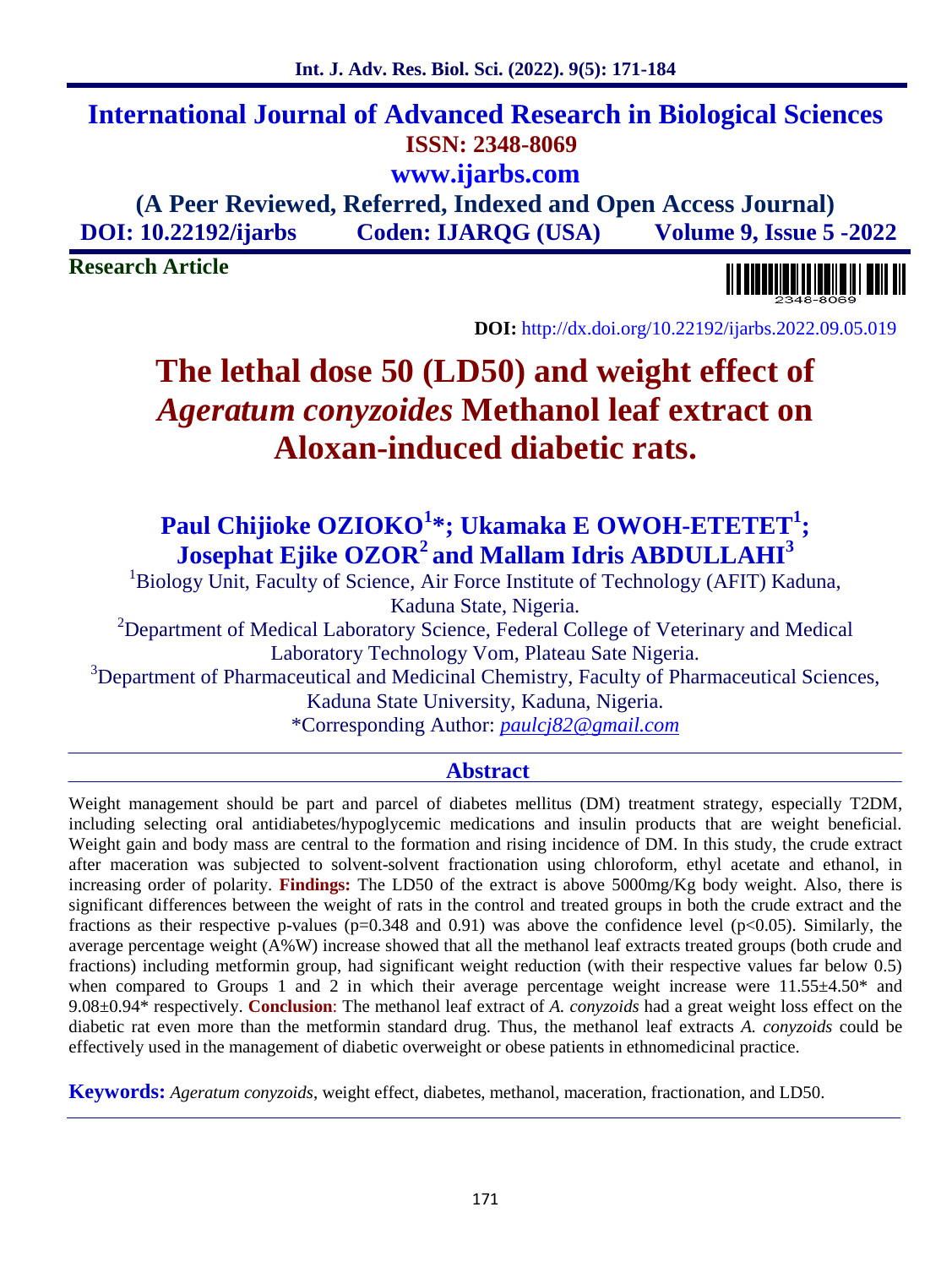## **1. 0 Introduction**

Weight management should be an integral part of diabetes mellitus (DM) treatment strategy, especially type 2 diabetes mellitus, which includes selecting oral antidiabetes or hypoglycemic medications and insulin products that are weight beneficial. Weight gain and body mass are central to the formation and rising incidences of type 1 and type 2 diabetes. Weight loss in individuals or patients at high risk of diabetes, especially overweight or obese individuals, is an effective prevention method and a major component of the currently prevailing diabetes prevention strategies. The connection or relationship between weight and type 2 diabetes mellitus (T2DM) is very strong, with studies confirming that the vast majority of patients with T2DM are overweight or obese, and are at very highest risk of developing T2DM (Wilding, 2014). Notwithstanding this strong relationship, not all individuals who are obese or overweight will develop diabetes, and not all individuals diagnosed with T2DM are overweight.

Generally, DM is a persistent chronic metabolic disorder characterized by hyperglycaemia and insulin resistance, and is associated with carbohydrate, lipid, and protein metabolisms that contribute to several kinds of complications, including diabetic cardiomyopathy and other microvascular complications such as retinopathy, neuropathy and nephropathy (Patel and Goyal 2011). Persistent hyperglycemia in the course of DM contributes to diabetic complications characterized by overproduction of reactive oxygen species (ROS) and buildup of lipid peroxidation byproducts (Yachamaneni and Dhanraj 2017). Experimental diabetes induced by alloxan (ALX) selectively disrupts the pancreatic

cells, which are known to be one of the most fragile structures to oxidative stress by generating excess ROS and produces heart lesions that are similar to human diabetic cardiomyopathy (Ojewale *et al*., 2020). Oxidative stress contributes to increased protein, lipid, and carbohydrate metabolisms, which precipitate increased free radical release accompanied by a

decrease in antioxidants, thereby leading to diabetes.

Indeed, the association between excess weight, defined as overweight (BMI  $25.0 \text{ kg/m}^2$ ) and obesity (BMI  $30.0 \text{ kg/m}^2$ ), and increased incidence of diabetes risk is well documented (Abdullah *et al*., 2010). With regards to body weight and diabetes, studies should be focused on the potential impact on diabetes occurrence of eliminating excess weight in the population, knowing well that obesity is one of the major risk factor for type 2 diabetes mellitus (T2DM) (Abdullah *et al*., 2010). Consequently, weight loss or weight maintenance is important in the management of people with T2DM. Nevertheless, obesity and continuing increases in weight present formidable challenges to the management of T2DM. Not only does weight impact glycemic control, but weight gain resulting from diabetes therapy often creates a barrier to compliance with treatment. In prediabetes, weight loss has been shown to delay the onset or decrease the risk of T2DM, while in established T2DM weight loss has been shown to improve glycemic control, with severe calorie restriction even reversing the progression of T2DM (Wilding 2014). Some clinical trials have shown that weight reduction significantly improves glycemic control and blood pressure in T2DM patients and lowers the risk of progression of T2DM as well as CV diseases and cancer (Ross *et al*., 2011). Balancing adequate glycemic control and obesity risk is a challenge for clinicians when choosing an antidiabetic medication regimen, since several antidiabetic medications are associated with weight gain (Privolus *et al*., 2011)

Hence weight loss in all overweight patients with or at risk of T2DM should be encouraged by physicians, and should consider the impact on weight when choosing the most appropriate glucose-lowering therapies for these patients. Studies have shown that more than 80% of people with T2DM are overweight or obese (Kushner and Sujak, 2009). Besides the heightened risk for conditions, (including cancer, gastrointestinal disease, osteoarthritis, liver and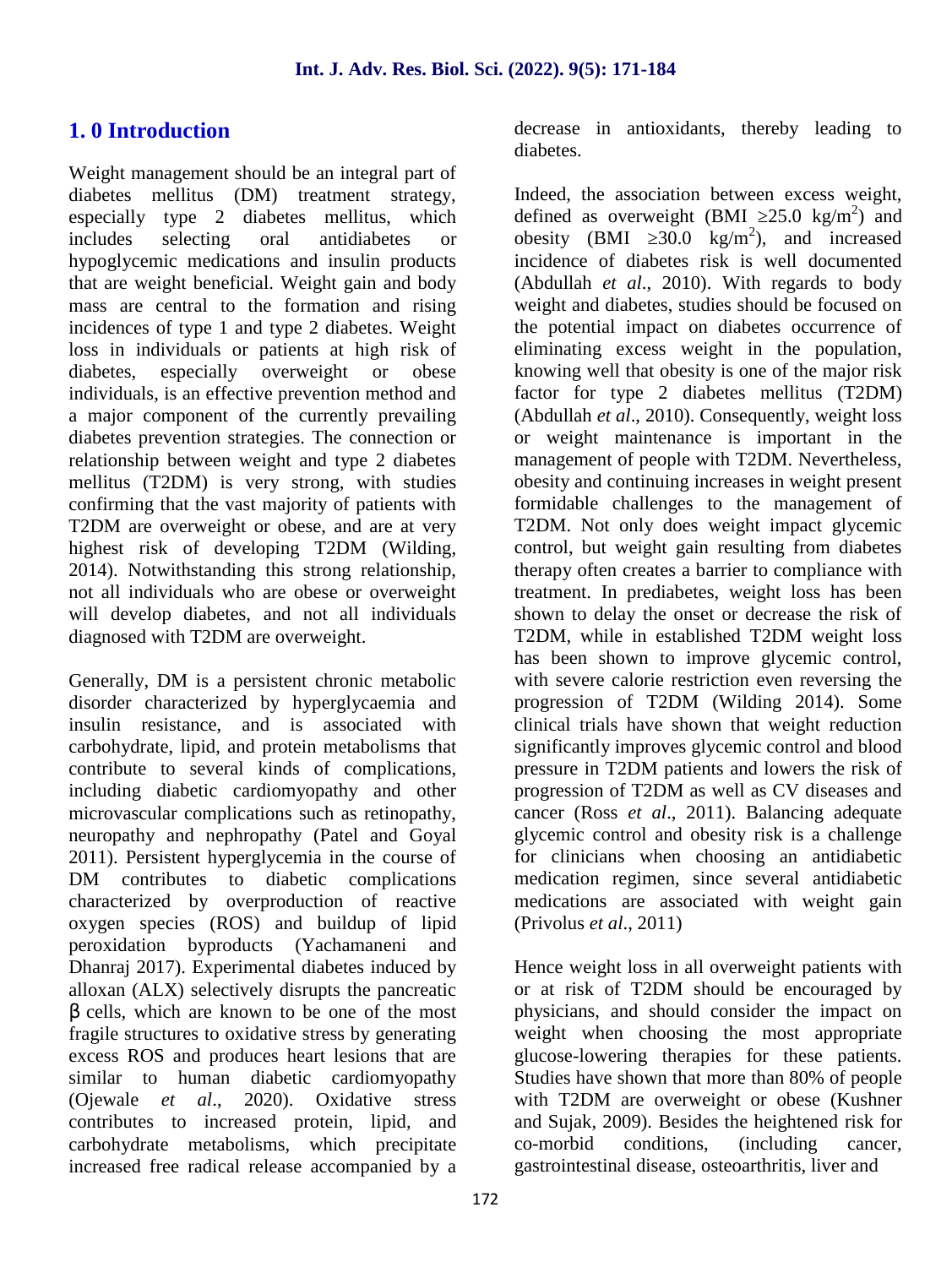kidney diseases, sleep apnea, respiratory disease, and major depression), an increase in weight can have a substantial or significant effect on glycemic control in people with T2DM (Ashley *et al*., 2017). In one prospective study, T2DM treatment resulted in an initial improvement at 3 months that was followed by deterioration in HbA1c levels during the next 9 months in 50 obese (BMI 42.81 kg/m<sup>2</sup>) patients compared with w 50 non-obese patients (Pani *et al*., 2008). The deterioration in glycemic control was attributed to greater insulin resistance in obese patients, and elevated BMI was the most significant factor contributing to the deterioration. In contrast, weight loss can improve glycemic control and reduce mortality. Results from studies have shown that as little as a 1 kg weight loss in patients with diabetes or impaired glucose tolerance can have a substantial benefit for glycemic control, morbidity, and mortality (Anderson and Konz, 2001).

Hypoglycemic agents, which improve insulin sensitivity and beta cell function, typically are associated with improvements in glycemic control (i.e., glycosylated hemoglobin) (DeFronzo, 2010). Treatment-related weight gain is also a side effect of many oral antidiabetes agents and insulin. For instance, thiazolidinediones (TZD), sulfonylureas, and glinides are associated with weight gain. In contrast, -glucosidase inhibitors and dipeptidyl peptidase-4 inhibitors are weight neutral, whereas glucagon-like peptide-1(GLP-1) agonists and metformin are associated with weight loss (Phung *et al*., 2010; Zinman *et al*., 2007). Besides weight change, oral hypoglycemic drugs also have other side effects. Therefore, the need to look into phytomedicinal plants with high bioactive constituents. Thus, this research is focused on the weight effect of *Ageratum conyzoides* Methanol Leaf extract.

*A. conyzoides* is an annual herbaceous plant which belongs to the Asteraceae family. It is widely distributed tropically and commonly found in different parts of Nigeria as grass weed especially during wet season. It is located in the savannah regions and swampy areas of Nigeria. It is generally called goat weed in English, and

different local names: Igbo – 'Imi-esu'; Hausa- 'Ahenhen'; and Yoruba- 'Ula or Ujula' in Nigeria. Both leaves and roots of *A. conyzoides* is used in folk medicine to treat fever and gastrointestinal diseases such as diarrhea, dysentery, rheumatism, ovarian inflammation, and intestinal colic with flatulence (de Fátima Agra *et al*., 2007). The leaves are also used in dressing wounds and burns, and it has been shown to exhibit antibacterial activity (Anisuzzaman *et al*. 2007). In Nigeria, the leaves and roots are useful in treating boils, leprosy, skin diseases, eye pains, and inflammation. It has also been shown to possess antidysenteric, analgesic, fertility, antispasmodic, and muscle relaxation properties (Achola *et al*., 2004; Silva *et al*., 2000; Abena *et al*., 1993). It also possess anti-inflammatory and antipyretic properties (Ogbalu and Williams 2014). The leaves and roots are also useful in treating hepatitis, breast myiasis sores, and arthritis (Ita *et al*., 2009) as well as a potential source of antidiabetic agents (Gnagne *et al*., 2018; Koto-te-Nyiwa *et al*., 2015; Singh *et al*., 2013; Ngunaï *et al*., 2009).

To the best of my knowledge, I have not come across any research publication on *A. conyzoides* including other medicinal plants with respect to its effect on the weight of diabetic animals despite myriad of works on its efficacy on the management of diabetes and other metabolic syndromes (Gnagne *et al*., 2018; Koto-te-Nyiwa *et al*., 2015; Singh *et al*., 2013). Thus, this research is focused on the LD50 and weight loss effect of methanol leaves extracts of *A. conyzoides* on alloxan-induced diabetic rats.

## **2.0 Materials and Methods**

**Reagents:** All reagents were of analytical grade.

### **2.1 Plant materials:**

**Collection**: The plant (*Ageratum conyzoides*) was collected from Air Force Institute of Technology, Kaduna and identified by Dr Shehu Gallah Umar of Botany Department, Ahmadu Bello University Zaria, Kaduna Nigeria on 15<sup>th</sup> September, 2021. The plant leaves were then detached.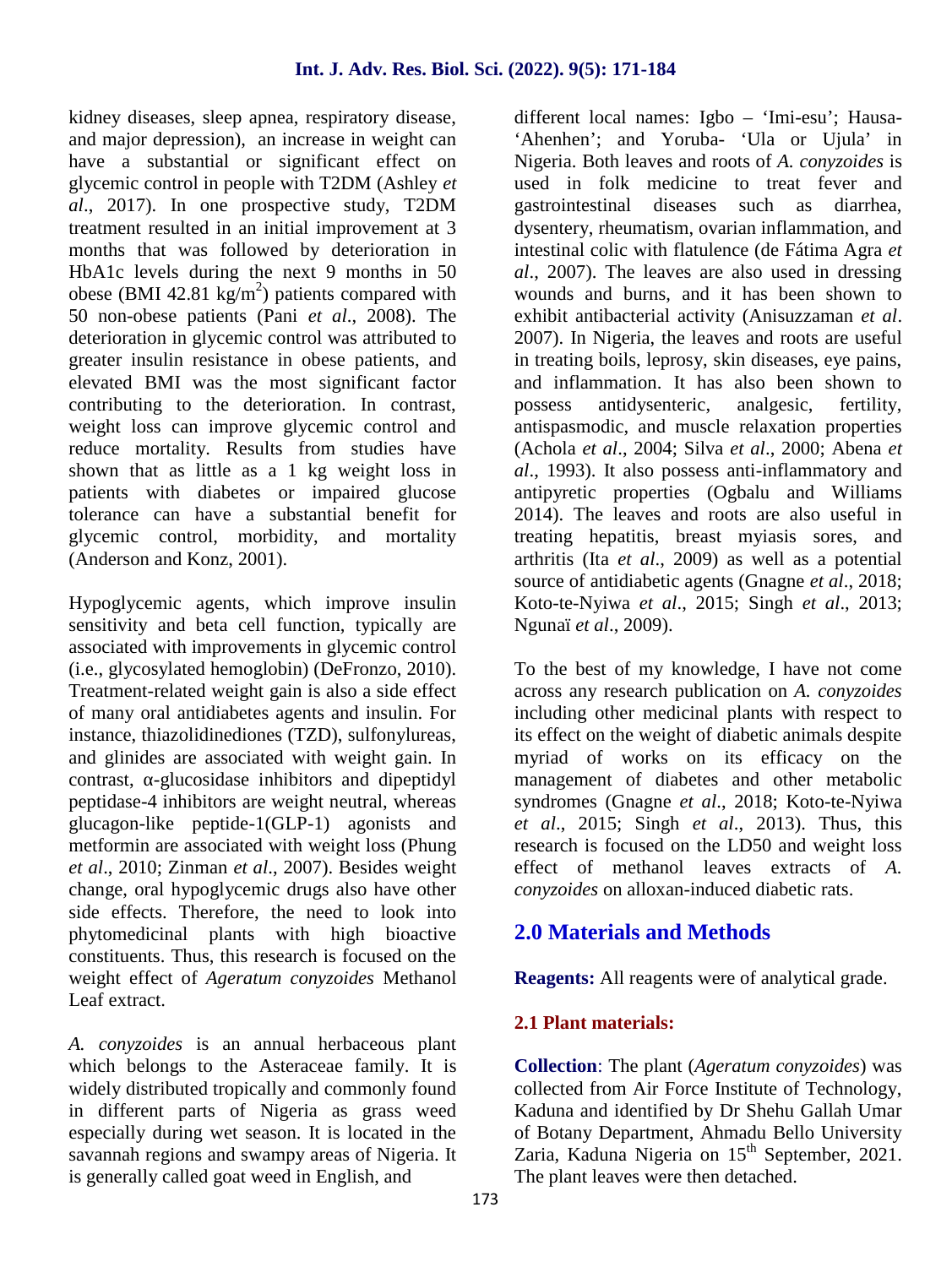**Drying**: The detached leaf parts were shade dried under laboratory temperature for two weeks. The dried leaves were then pounded using Pestle and Mortar to obtain fine coarse particles to increase their surface area for extraction.

#### **2.2 Extraction Procedure:**

Maceration method was employed for this study.

**Soaking:** The pounded leaf parts were soaked in 5.5liter of 70% methanol. After adding the solvent, they were vigorously stirred using VTCL Excella Mixer for even percolation of the solvent. They were then allowed to stand for 72hours.

**Filtration:** After 72hours of soaking, they were filtered using Whatman No I filter paper in Filtration Funnel. The filtrates were collected and subsequently concentrated in an Electronic Thermostatic Water Bath (HH-W420) at  $50.1^{\circ}$ C to obtain the desired extracts. The extract was then weighed, and the percentage yield determined.

#### **2.3 Acute Toxicity (LD50) Determination:**

Acute toxicity study was carried out to determine the LD50 of the crude extract. It was carried out according to OECD (Organization for Economic Cooperation and Development), 2008 guidelines with little modification. Prior to the conduct of the experiment, the animals (rats) were randomly selected and placed into three groups (n=5) and acclimatized to laboratory condition for two weeks. All groups were fasted overnight prior to administration of extract. The 70% methanol extract was prepared in distilled water and administered orally.

Group one: Control (Given only water).

Group two: Received 2000mg extract per Kg body weight.

Group three: Received 5000mg extract per Kg body weight.

**Procedure:** Starting with group 2, on day 1, one rat was dosed and observed for 24hours followed by dosing of two rats on day 2. Finally on day 3,

the remaining two rats were equally dosed. They were then observed for two weeks for any clinical changes while their respective weights were noted every 4 days interval. Group 3 were similarly administered orally with the extract according to the group's dosage. They were also observed for two weeks and weights taking as in group 2.

#### **2.4 Fractionation of the Methanolic Crude Extract:**

The crude extract was subjected to solvent solvent fractionation using the following solvent system in the increasing order of polarity after n- Hexane had been used to defat the extract; Chloroform, Ethlyacetate and Ethanol. The extract was dissolved in small portion of distilled water and poured in a separating funnel. n-Hexane and distilled water were then added in the ratio of 60ml: 40ml. The separating funnel was then shaking properly and mounted on a retort stand. The n-hexane portion (upper layer) was collected in a petri-dish. The aqueous portion was reconstituted with another 100ml of n-hexane to collect any remnant of n-hexane soluble portion. Similar steps was equally followed for other solvents (chloroform, ethylacetate and ethanol) by adding 100ml of the respective solvents, in two stepwise circle, on aqueous portion in sequential other.

The respective solutions of each solvent were concentrated on a Water Bath to get a fine fraction of each solvent to be used for the study.

#### **2.5. Weight effect study:**

The weight effect of both crude extract and the fractions were determined after induction of diabetes in rats using Alloxan,  $C_4H_2N_2O_6,H_2O$ (KEM LIGHT Laboratory Put Ltd, Mumbia, India. CAS No. 2244-11-3) as the diabetogenic agent.

**Induction of Diabetes**: Both male and female (non-pregnant) rats were selected randomly after two weeks of laboratory acclimatization. Prior to induction, the rats were starved for 24hours and 150mg of alloxan per kg body weight was given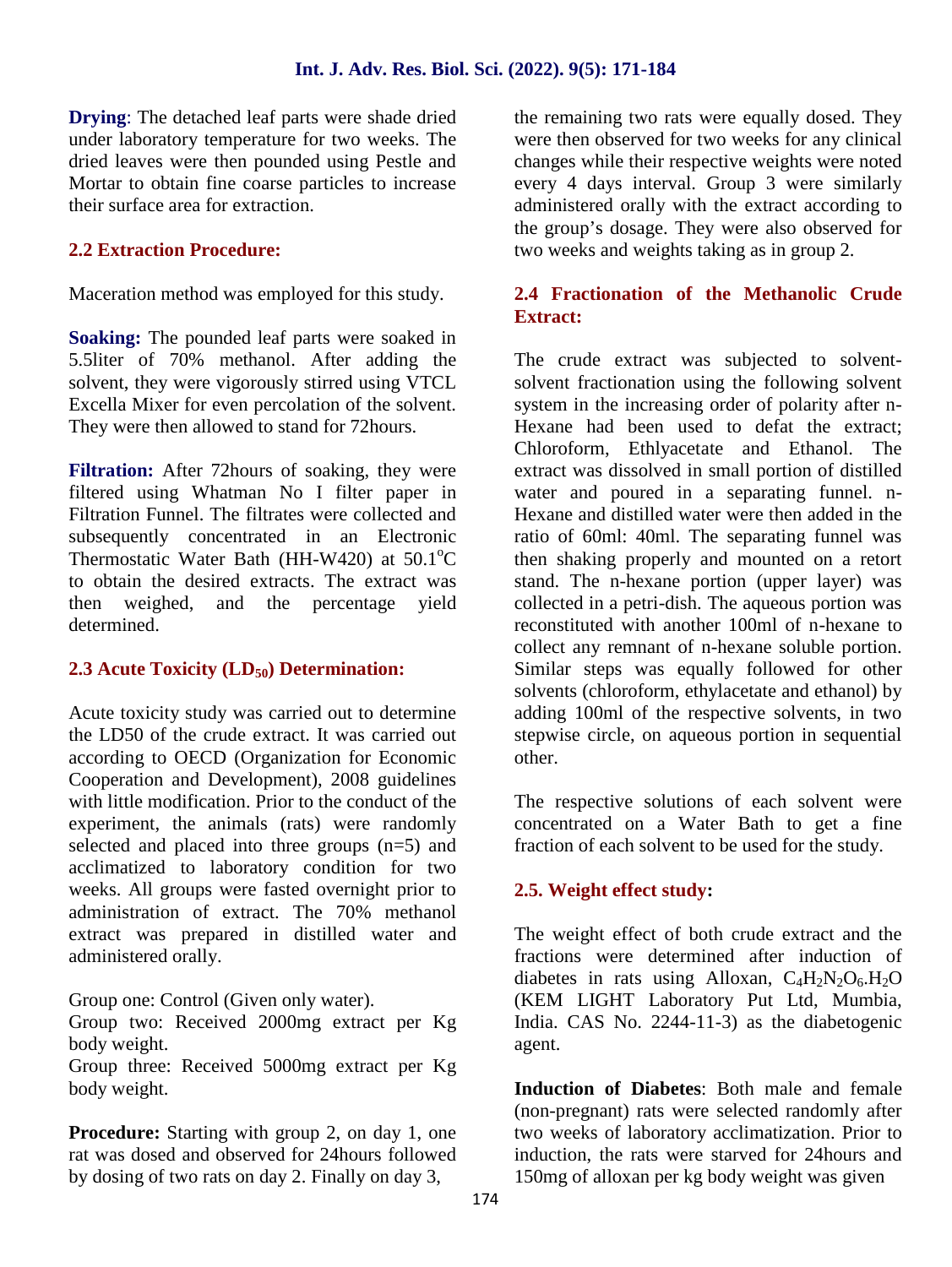intraperitonally. Food and water were reintroduced after 1hour of induction. After 48hours of induction of diabetes, the blood tested for glucosuria using Acuicheck Glucometer, and also after 72hours. Rats that showed blood glucose levels greater than 250mg/dl were selected and used for the study.

#### **2.5.1 Effect of the Crude Methanol Leaf Extract on the Weights of Rats:**

**Experimental Design:** Four groups  $(n=4)$  were created and treated accordingly once a day for 4 weeks except group one as follows.

Group1 (Normal Healthy Control): Given only vehicle (0.9% normal saline);

Group 2 (Negative Diabetic Control): Given only vehicle (0.9% normal saline);

Group 3 (Positive Diabetic Control): Given standard drug (metformin) only (125mg/kg body weight);

Group 4: Diabetic rats which received crude extract in three divided doses of 50mg, 100mg and 200mg per kg body weight.

#### **2.5.2 Effect of the Fractions of Methanol Leaf Extract on the Weights of Rats:**

**Experimental Design:** Six groups  $(n=4)$  were created and treated accordingly once a day for 4 weeks except group one as follows.

Group1 (Normal Healthy Control): Given only vehicle (0.9% normal saline);

Group 2 (Negative Diabetic Control): Given only vehicle (0.9% normal saline);

Group 3 (Positive Diabetic Control): Given standard drug (metformin) only (125mg/kg body weight);

Group 4 Diabetic rats which receives Chloroform fraction in three divided doses of 50mg, 100mg and 200mg/kg body weight respectively;

Group 5 Diabetic rats which receives Ethylacetate fraction in three divided doses of 50mg, 100mg and 200mg/kg body weight respectively;

Group 6 Diabetic rats which receives Ethanol fraction in three divided doses of 50mg, 100mg and 200mg/kg body weight respectively.

#### **Statistical analysis:**

Data were reported as the mean  $\pm$  SEM for triplicate determinations of each sample. Different samples were analyzed with analysis of variance, followed by the Post Hoc Turky test to identify differences between values. A p-value of  $< 0.05$ was considered to be statistically different. All statistical analyses were performed using the SPSS statistical package, Version 16.0 (SPSS Inc., Chicago, IL).

### **3.0 Results**

#### **3.1 Acute Toxicity Study (LD50 Determination)**

In this study both groups 2 and 3 did not show any physical clinical changes such as their feeding habit and behaviour just like group 1 (control) and no mortality was recorded. However, rats' body weights relatively increased in both control and dosage administered groups (Figure 1). Therefore the LD50 of the extract is above 5000mg/Kg body weight. Hence, the extract will be safe for consumption.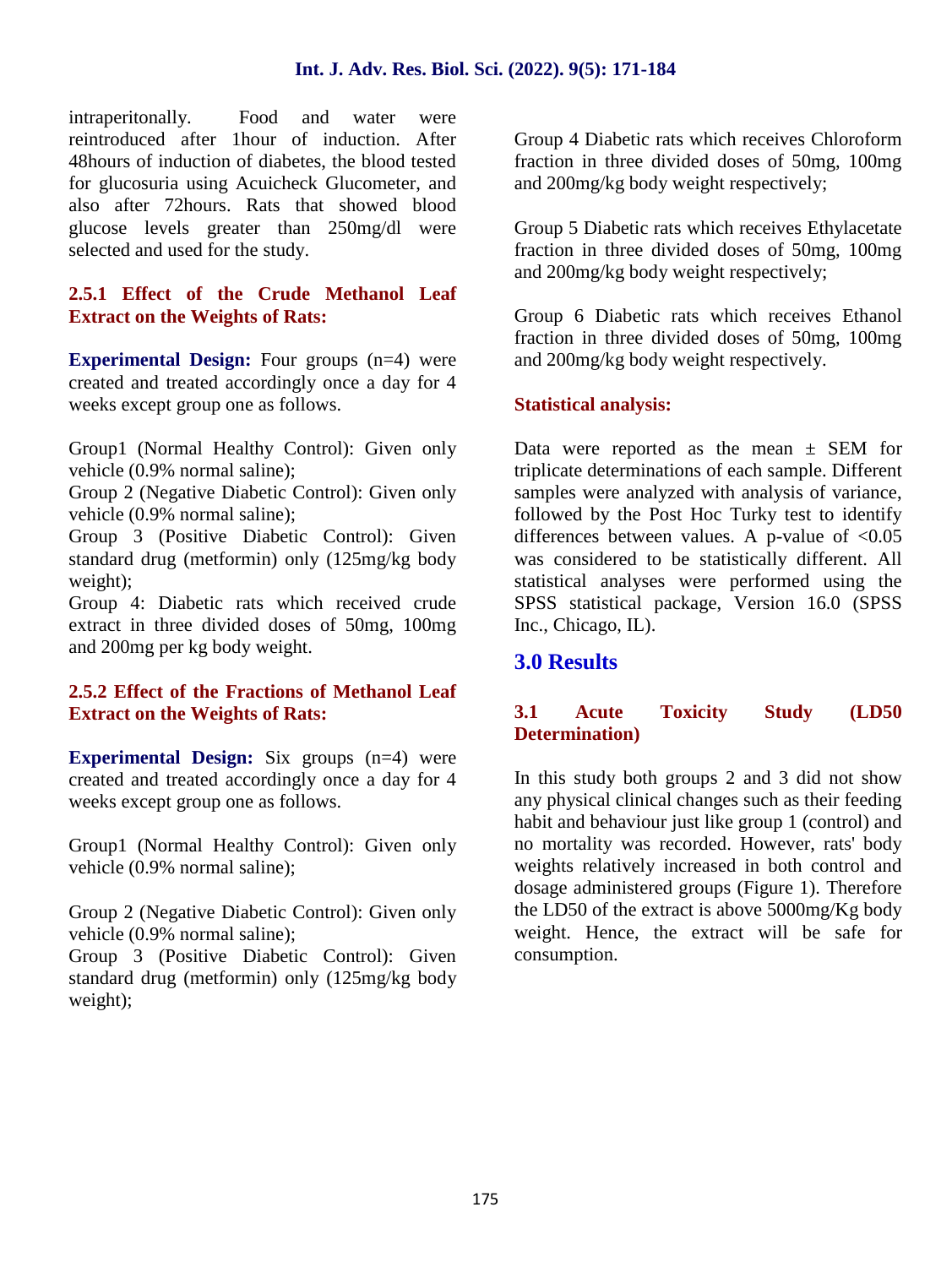**Int. J. Adv. Res. Biol. Sci. (2022). 9(5): 171-184**



#### **Figure 1: Percentage Weight Change after LD50 Study**

#### **3.2 Effect of the Methanol Leaf Extracts on the Weight of Rats:**

| <b>ANOVA</b>          |                |     |             |       |      |
|-----------------------|----------------|-----|-------------|-------|------|
| Average wieght $(g)$  |                |     |             |       |      |
|                       | Sum of Squares | df  | Mean Square | F     | Sig. |
| <b>Between Groups</b> | 4194.438       |     | 838.888     | 1.206 | .348 |
| Within Groups         | 11822.658      | 17  | 695.450     |       |      |
| Total                 | 16017.096      | 22. |             |       |      |

The analysis of variance (Table 1) for the effect of the crude extract on the weight of the rats at 95% confidence level  $(p<0.05)$  showed that there is significant differences between the controls and

the different dosages of the crude extract with values  $(F=1.21, p=0.348)$ . Thus, the extract affected the weights of the rat when compared to the controls.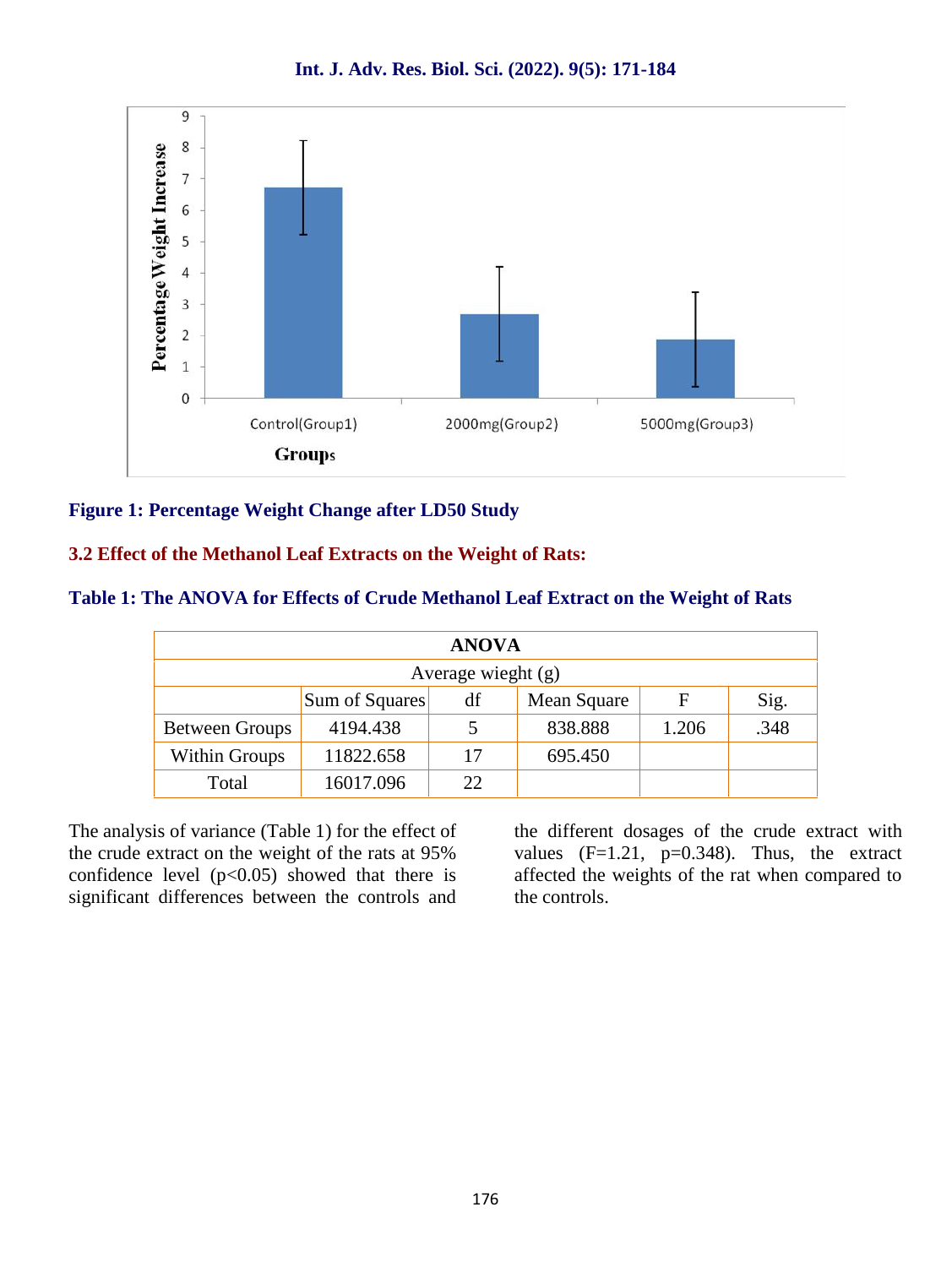|                         |                         |                            | <b>Multiple Comparisons</b>            |       |                         |                |
|-------------------------|-------------------------|----------------------------|----------------------------------------|-------|-------------------------|----------------|
|                         |                         |                            | Average wieght (g)<br><b>Tukey HSD</b> |       |                         |                |
|                         |                         |                            |                                        |       | 95% Confidence Interval |                |
| (I) Different<br>groups | (J) Different<br>groups | Mean Difference<br>$(I-J)$ | Std. Error                             | Sig.  | Lower Bound             | Upper<br>Bound |
|                         | $\overline{2}$          | $-2.69417$                 | 20.14149                               | 1.000 | $-67.1208$              | 61.7325        |
|                         | 3                       | 21.45333                   | 20.14149                               | .888  | $-42.9733$              | 85.8800        |
| $\mathbf{1}$            | 43                      | 33.99083                   | 20.14149                               | .557  | $-30.4358$              | 98.4175        |
|                         | 5                       | 20.64333                   | 20.14149                               | .903  | $-43.7833$              | 85.0700        |
|                         | 6                       | 28.16833                   | 20.14149                               | .727  | $-36.2583$              | 92.5950        |
|                         | $\mathbf{1}$            | 2.69417                    | 20.14149                               | 1.000 | $-61.7325$              | 67.1208        |
|                         | 3                       | 24.14750                   | 18.64739                               | .784  | $-35.5000$              | 83.7950        |
| $\overline{2}$          | $\overline{4}$          | 36.68500                   | 18.64739                               | .399  | $-22.9625$              | 96.3325        |
|                         | 5                       | 23.33750                   | 18.64739                               | .806  | $-36.3100$              | 82.9850        |
|                         | 6                       | 30.86250                   | 18.64739                               | .576  | $-28.7850$              | 90.5100        |
|                         | $\mathbf{1}$            | $-21.45333$                | 20.14149                               | .888  | $-85.8800$              | 42.9733        |
|                         | $\overline{2}$          | $-24.14750$                | 18.64739                               | .784  | $-83.7950$              | 35.5000        |
| 3                       | $\overline{4}$          | 12.53750                   | 18.64739                               | .983  | $-47.1100$              | 72.1850        |
|                         | 5                       | $-.81000$                  | 18.64739                               | 1.000 | $-60.4575$              | 58.8375        |
|                         | 6                       | 6.71500                    | 18.64739                               | .999  | $-52.9325$              | 66.3625        |
|                         | $\mathbf{1}$            | -33.99083                  | 20.14149                               | .557  | $-98.4175$              | 30.4358        |
|                         | $\overline{2}$          | $-36.68500$                | 18.64739                               | .399  | $-96.3325$              | 22.9625        |
| $\overline{4}$          | 3                       | $-12.53750$                | 18.64739                               | .983  | $-72.1850$              | 47.1100        |
|                         | 5                       | $-13.34750$                | 18.64739                               | .977  | $-72.9950$              | 46.3000        |
|                         | 6                       | $-5.82250$                 | 18.64739                               | 1.000 | $-65.4700$              | 53.8250        |
|                         | 1                       | $-20.64333$                | 20.14149                               | .903  | $-85.0700$              | 43.7833        |
|                         | $\mathfrak{2}$          | $-23.33750$                | 18.64739                               | .806  | $-82.9850$              | 36.3100        |
| 5                       | 3                       | .81000                     | 18.64739                               | 1.000 | $-58.8375$              | 60.4575        |
|                         | $\overline{4}$          | 13.34750                   | 18.64739                               | .977  | $-46.3000$              | 72.9950        |
|                         | 6                       | 7.52500                    | 18.64739                               | .998  | $-52.1225$              | 67.1725        |
|                         | $\mathbf{1}$            | $-28.16833$                | 20.14149                               | .727  | $-92.5950$              | 36.2583        |
|                         | $\mathfrak{2}$          | $-30.86250$                | 18.64739                               | .576  | $-90.5100$              | 28.7850        |
| 6                       | 3                       | $-6.71500$                 | 18.64739                               | .999  | $-66.3625$              | 52.9325        |
|                         | $\overline{4}$          | 5.82250                    | 18.64739                               | 1.000 | $-53.8250$              | 65.4700        |
|                         | 5                       | $-7.52500$                 | 18.64739                               | .998  | $-67.1725$              | 52.1225        |

#### **Table 2: Post Hoc Test for Effect of Crude Extract on the Weight of the Rats**

Key: 1=Group1; 2=Group2; 3=Group3; 4=Group4 50mg; 5=Group4 100mg; 6=Group4 200mg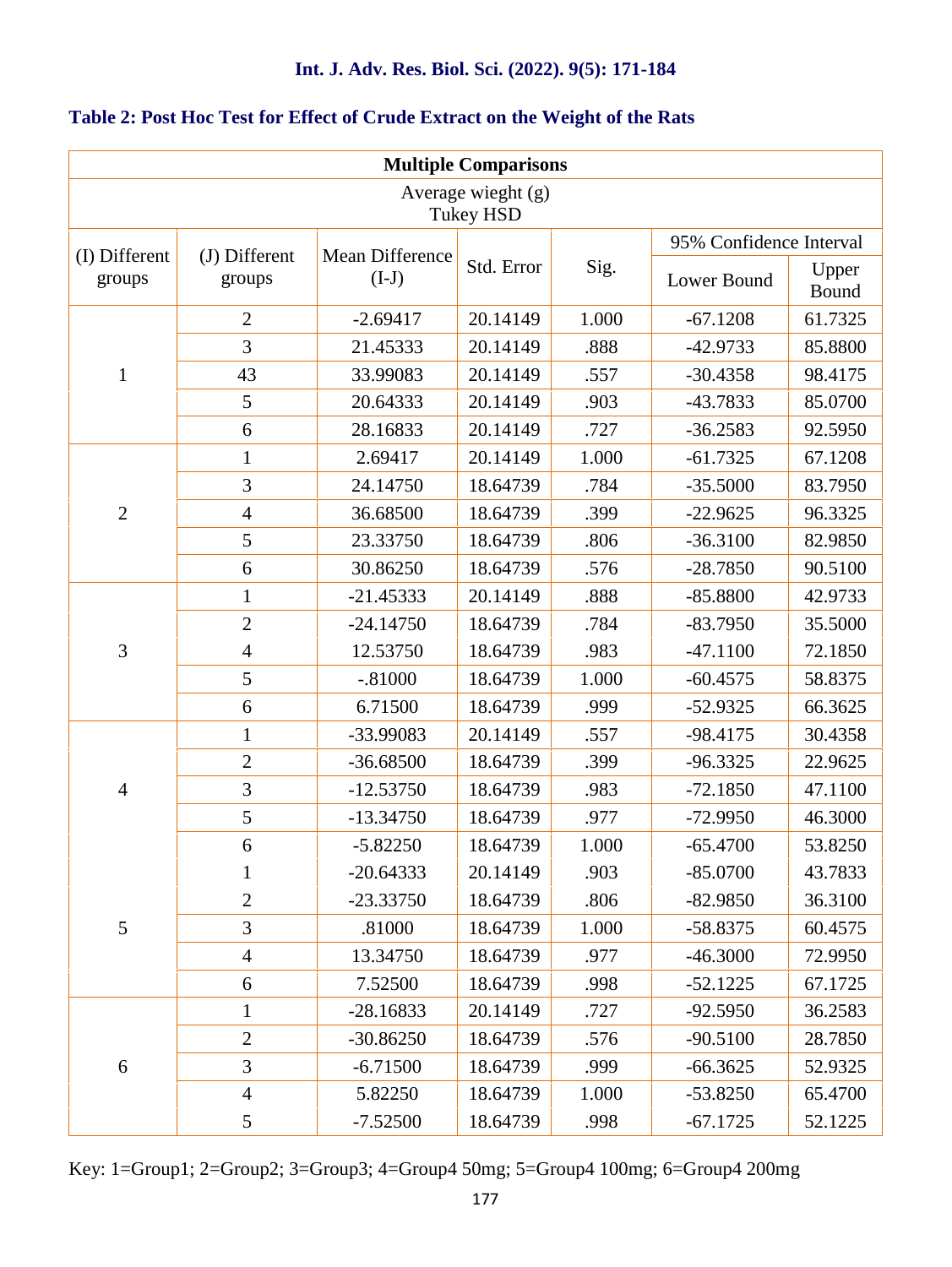The Post Hoc Turky test is a multiple comparison test used to compare the mean difference between groups independently. From this test (Table 2), there are significant differences between any of the group (1 to 6) as all their respective p-values were above 0.05.

|                    |                | <b>ANOVA</b> |             |      |      |
|--------------------|----------------|--------------|-------------|------|------|
| Average Weight (g) |                |              |             |      |      |
|                    | Sum of Squares | df           | Mean Square | F    | Sig. |
| Between Groups     | 5275.746       | 11           | 479.613     | .468 | .910 |
| Within Groups      | 35849.660      | 35           | 1024.276    |      |      |
| Total              | 41125.406      | 46           |             |      |      |

#### **Table 3: The ANOVA for Effects of Extract Fractions on the Weight of Rats**

Similar to that of crude extract (Table 1), the analysis of variance for the effect of the extract fractions on the weight of the rats (Table 3) at 95% confidence level  $(p<0.05)$  showed that there is significant differences between the controls and the different dosages of the fractions with values

 $(F=0.47, p=0.91)$ . Thus, the extract affected the weights of the rat when compared to the controls. Also, the Post Hoc multiple comparison test showed that there is significant difference between any groups (1 to 12) as all their respective p-values were above 0.05.

#### **Table 4: Effect of the Crude Extract on the Weight of Rats.**

| <b>Groups</b>  | AW of rats at day $0(g)$ | AW after 4 Weeks $(g)$ | <b>A%W</b> Increase |
|----------------|--------------------------|------------------------|---------------------|
|                | $123+9.39$               | $136.38 \pm 6.27$      | $11.55 \pm 4.50*$   |
| $\overline{2}$ | $152.75 \pm 12.51$       | $139.07 \pm 12.15$     | $9.08 \pm 0.94*$    |
| 3              | $114.5 \pm 17.59$        | $115.43 \pm 19.23$     | $0.05 \pm 1.71$     |
| 4(50mg)        | $108.5 \pm 14.59$        | $102.39 \pm 10.62$     | $-4.46 \pm 3.58$    |
| 4(100mg)       | $118.25 \pm 17.36$       | $115.74 \pm 15.33$     | $-1.7 \pm 1.85$     |
| 4(200mg)       | $115.25 \pm 11.78$       | $108.21 \pm 10.01$     | $-2.79 \pm 1.59$    |

**Keys:** AW= average weight; A%W= average percentage weight increase.

The values in Table 4 are given as Mean±SEM. The values in superscript (\*) indicate groups with relatively significant average percentage weight increase.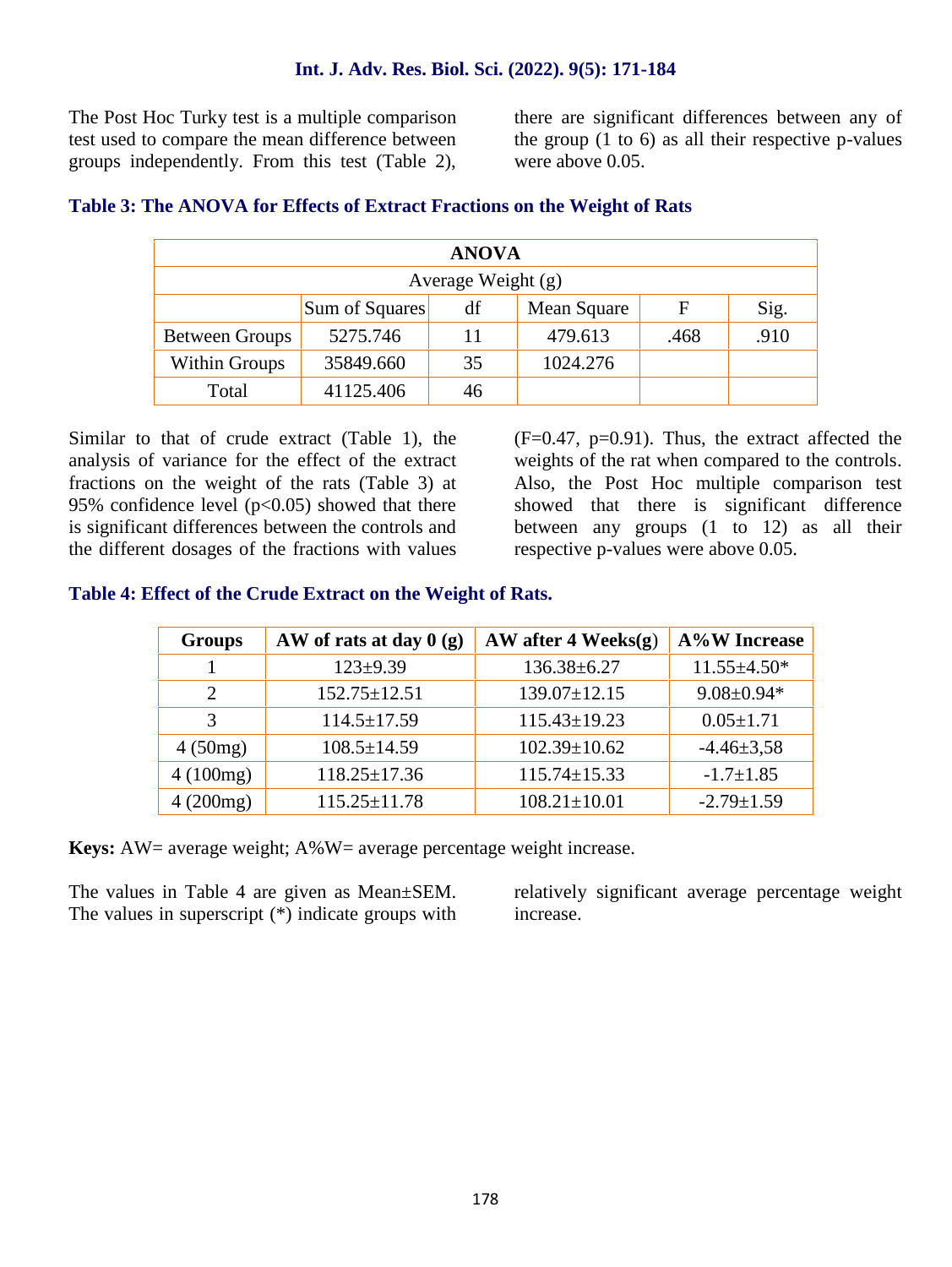| Groups   | AW of rats at day 0<br>(g) | AW after 4 Weeks $(g)$ | A%W Increase       |
|----------|----------------------------|------------------------|--------------------|
| 1        | $123 \pm 9.39$             | $136.38 \pm 6.27$      | $11.55 \pm 4.50*$  |
| 2        | $152.75 \pm 12.51$         | $139.07 \pm 12.15$     | $9.08 \pm 0.94*$   |
| 3        | $114.5 \pm 17.59$          | $115.43 \pm 19.23$     | $0.05 \pm 1.71$    |
| 4(50mg)  | $133.5 \pm 12.76$          | 133.43±16.46           | $-0.88 \pm 3.07$   |
| 4(100mg) | $130.25 \pm 15.81$         | $126.11 \pm 12.87$     | $-2.46 \pm 1.89$   |
| 4(200mg) | $127.75 \pm 9.82$          | $124.54 \pm 9.15$      | $-2.42 \pm 2.34$   |
| 5(50mg)  | $105 \pm 13.58$            | $108.64 \pm 23.16$     | $0.19{\pm}9.49$    |
| 5(100mg) | $131.5 \pm 20.67$          | 125.64±9.21            | $2.43 \pm 9.96$ ** |
| 5(200mg) | $131.5 \pm 17.28$          | $125.64 \pm 21.23$     | $-5.7 \pm 3.99$    |
| 6(50mg)  | $143.75 \pm 30.37$         | $136.64 \pm 23.91$     | $-3.09 \pm 3.69$   |
| 6(100mg) | $141.25 \pm 16.25$         | $138.07 \pm 13.36$     | $-1.59 \pm 2.48$   |
| 6(200mg) | $115.5 \pm 7.98$           | $107.74 \pm 10.18$     | $-7.03 \pm 4.65$   |

#### **Table 5: Effect of the Extract Fractions on the Weight of the Rats**

The values in Table 5 are given as Mean±SEM. The values in superscript (\*) indicate groups with relatively significant average percentage weight increase. All the fraction treated groups with the exception of Group 5 (100mg dose\*\*) had their A%W Increase below 0.5.

#### **3.3 Effect of Dosages Administered on the Weight of the Rats:**

The effect of the extract administered doses on the weight of the rats (Figures 2and 3) indicated that the average percentage weight  $(A\%W)$ increase in both crude methanol leaf extract (Figure 2) and extract fractions (Figure 3) tilt towards negative value.



**Figure 2: Effect of Crude Extract Dose on the Weight of Rats**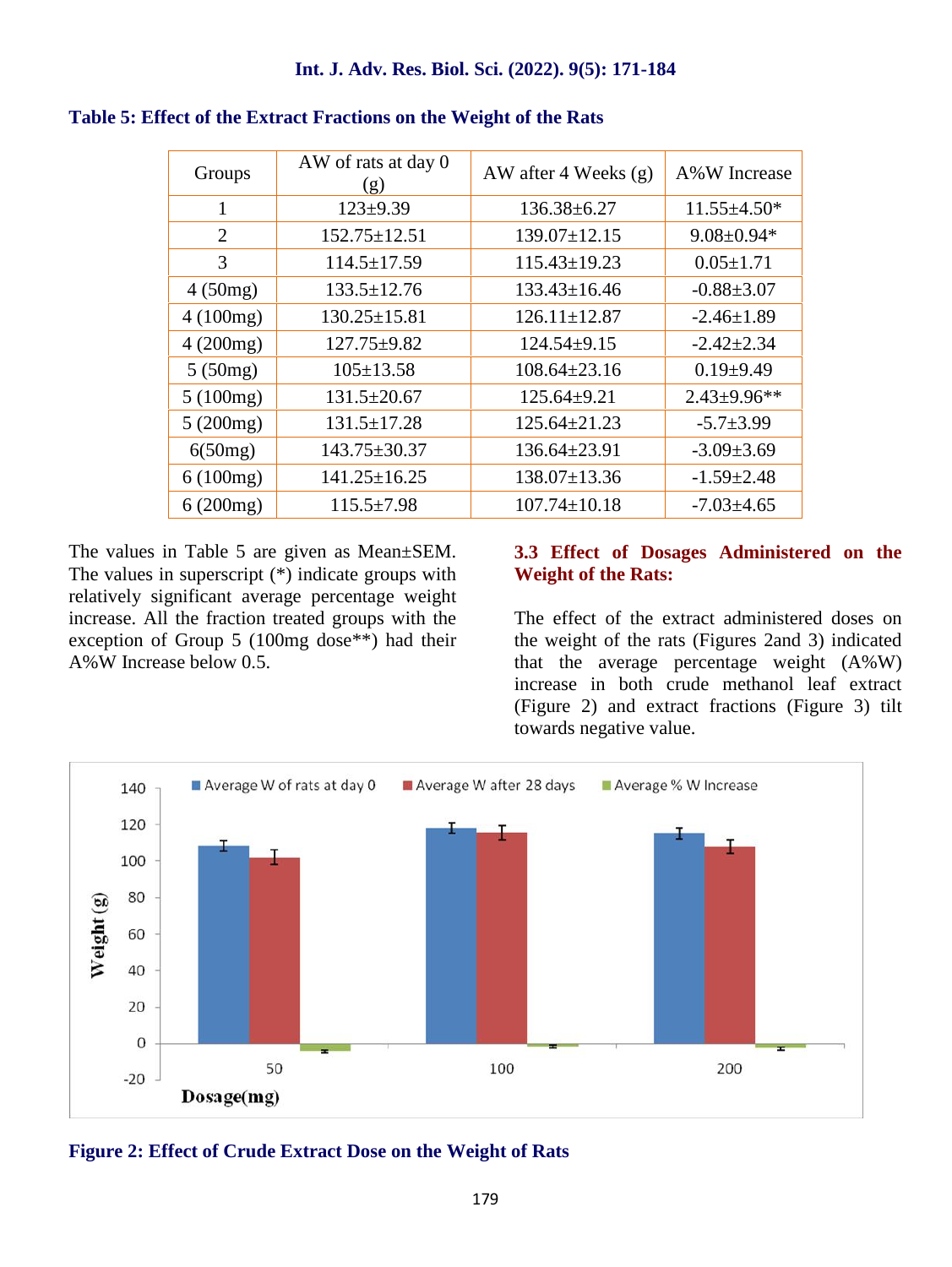

**Figure 3: Effect of Extract Fraction Doses on the weight of Rats**

Key: G4 50=Group4 50mg; G4 100=Group4 100mg; G4 200=Group4 200mg; G5 50=Group5 50mg; G5 100=Group5 100mg; G5 200=Group5 200mg; G6 50=Group6 50mg; G6 510=Group6 100mg; G6 200=Group4 200mg.

### **4.0 Discussion**

This research was focused on the LD50 and effect of *A. conyzoids* methanol leaves extracts on the weight of alloxan-induced diabetic rats. Since weight gain is one of the predisposing factors of T2DM, any phytomedicinal plant(s) that have a weight reduction effect could have high potential hypoglycemic effect without weight gain as side effect (which is common for most oral hypoglycemic drugs in market today), and so could be a good source of oral hypoglycemic compounds in lead drug discovery and development. From this study, *A. conyzoids* has LD50 above 5000mg per Kg body weight with a strong weight reduction effect on the rats relative to the control (Figure 1). In separate research, Ojewale *et al*. (2019) stated that the LD50 of *A. conyzoides* was 5000 mg/kg body weight administered intraperitoneally. So the plant is safe for animal consumption since there were no acute toxicity effect on the experimental animals at 5000mg/Kg BW.

From the results of the effect of this methanol leaves extracts on the weight of rats, there is significant differences between the control and the treated groups in both the crude extract (Table 1) and the fractions (Table 3) as their respective p-values (p=0.348 and 0.91) was above the confidence level  $(p<0.05)$ . Similarly, comparing the effect of the extracts on the average percentage weight increase showed that all the methanol leaf extracts treated groups (both crude and fractions) including metformin (standard drug) treated group, had significant weight reduction (with their respective values far below 0.5) when compared to Groups 1 (Normal Healthy Control) and 2 (Negative Diabetic Control) in which their A%W increase were  $11.55\pm4.50*$  and  $9.08\pm0.94*$  respectively (Tables 4 and 5). This is an indication that the methanol leaf extract of *A. conyzoids* had a great weight loss effect on the diabetic rat even more than the metformin standard hypoglycemic drug.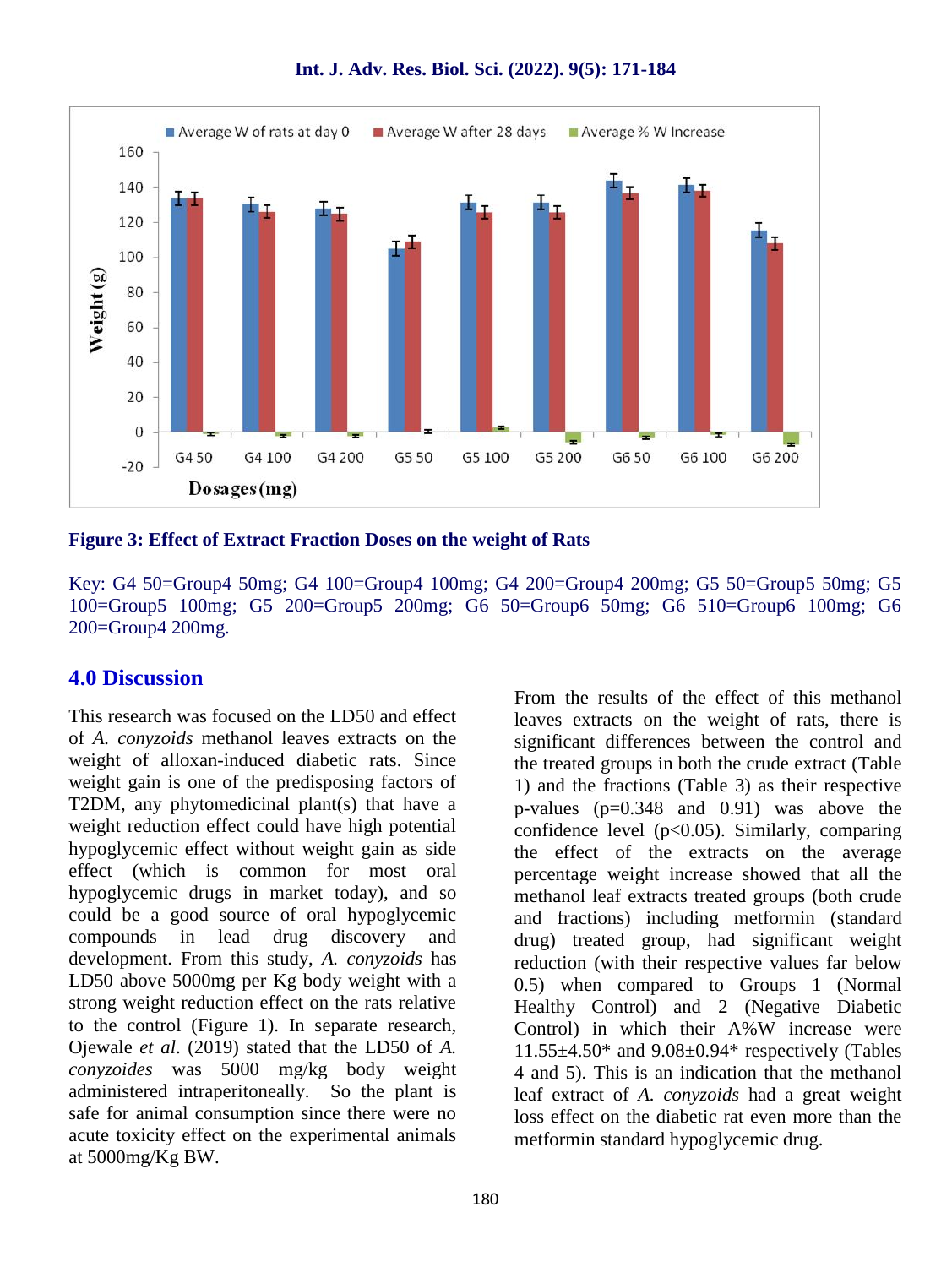This weight lowering effect of the extract was equally significant across all the administered dosages (Figures 2 and 3) with 100mg ethylacetate fraction having the least effect. Hence, methanol leaf extract could be applied in ethnomedicine in the management of diabetic individuals even if the individual is either overweight (BMI 25.0 kg/m<sup>2</sup>) or obese (BMI  $30.0 \text{ kg/m}^2$ ).

By and large, weight reduction improves insulin sensitivity and preserves beta-cell function, leading to decreased fasting and postprandial glucose levels, and improved glycosylated hemoglobin (HbA1c) results(Choy *et al*., 2016).The more excess weight one has, the more resistant ones muscle and tissue cells become to ones own insulin hormone. As most of the patients are treated with oral antidiabetics it would be desirable for these drugs to promote weight loss so as to improve insulin sensitivity and preserves beta-cell function. Thereby preventing the accumulations of blood glucose levels which can lead to insulin resistance and trigger other metabolic consequences. However, a common side effect of most antidiabetics is weight gain, which in turn causes therapy adherence (García-Pérez *et al*., 2013; Grandy *et al*., 2013) to deteriorate. So far, metformin as well as glucagon-like peptide-1(GLP-1) receptor agonists and sodium glucose co-transporter 2 (SGT2) inhibitors is the only antidiabetic which leads to weight loss (Ashley *et al*., 2017; McDonagh *et al*., 2014; Wang *et al*., 2013), but can also cause serious side effects such as lactic acidosis and may not be used in patients with impaired kidney function (which is relatively often the case in diabetics) or heart insufficiency. Also, treatment-related weight gain is a side effect of many oral antidiabetes agents and insulin. For instance, the thiazolidinediones (TZD), sulfonylureas, and glinides are associated with weight gain. And excess weight is a well-known cardiovascular risk factor and is commonly encountered in T2DM patients, placing them at even higher risk of adverse events [2]. Most diabetics are already overweight at the time of diagnosis, and treatment with oral antidiabetics often leads to further weight gain. Nonetheless,

clinical trials have shown that weight reduction significantly improves glycemic control and blood pressure in T2DM patients and lowers the risk of progression of T2DM as well as CV disease and cancer (Ross *et al*., 2011). Since, *A. conyzoids* methanol leaves extracts showed significant weight loss in this study as well as no or low toxicity (high LD50), it could be a good low cost alternative in the treatment and management of prediabetics and diabetics irrespective of their BMI in folk medicine. More so, the research can be taking to next level to probably identify and isolate the possible bioactive compound(s) which exhibit this weight reduction/loss effect for eventual development of the lead molecule; and subsequently discovery of new oral antidiabetic drug from this grass weed (*A. conyzoids*).

## **4.1 Conclusion**

*A. conyzoids* methanol leaves extracts showed significant weight loss in this study as well as no or low toxicity (high LD50), so it could be a good low cost alternative in the treatment and management of prediabetics and diabetics irrespective of their BMI in folk medicine. Also, since most known oral antidiabetic drugs have other side effects besides weight gain, the bioactive compound(s) of this plant methanol leaf extract can be identified and isolated for possible lead compound development of eventual cheap and low cost hypoglycemic molecule(s).

## **Author Contributions**

All authors made a significant contribution to this work, from the conception, through the study design, execution, acquisition of data, analysis and interpretation of results. They equally took part in drafting, revising and critically reviewing the manuscript, and gave final approval of the version to be published.

**Conflict of Interest:** There is no conflict of interest between and among authors in any aspect either financially or otherwise.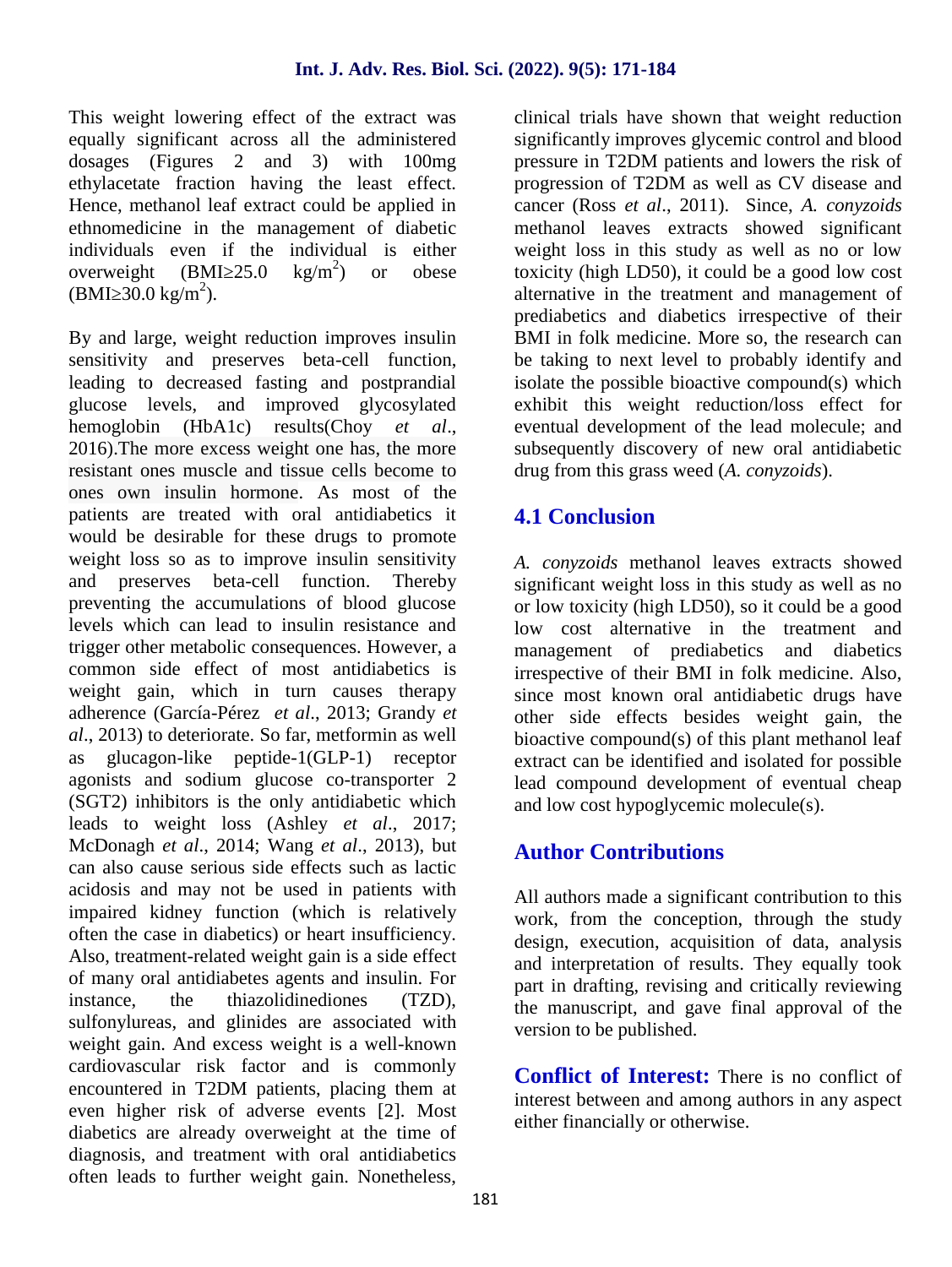### **5.0 References**

- Abdullah. A., Peeters, A., de Courten, M. and Stoelwinder, J. (2010). The magnitude of association between overweight and obesity and the risk of diabetes: a meta analysis of prospective cohort studies. *Diabetes Res Clin Pract*.; 89(3):309–19.
- Abena, A. A., Kintsangoula Mbaya, G. S., Olantama, J. M. and Bioka, D. (1993). "Analgesic effects of a raw extract of Ageratum conyzoides in the rat," *L'encephale;*19(4): 329–332.
- Achola , K. J. and Munenge, R. W. (2004). "Bronchodilating and uterine activities of Ageratum conyzoides extract," *Pharmaceutical Biology*; 36(2): 93–96.
- Anderson, J.W. and Konz, E.C. (2001). Obesity and Disease Management: Effects of Weight Loss on Comorbid Conditions. *Obesity Research*, 9: 326S-334S. http://dx.doi.org/10.1038/oby.2001.138
- Anisuzzaman, M., Rahman, H. M., Harunor- Rashid, M. M., Naderuzzaman, A. T. M. and Islam, A. K. M. R. (2007) "An ethnobotanical study of Madhupur, Tangail," *Journal of Applied Sciences Research*; 3(7): 519–530.
- Ashley, M., Higbea, C.D., Lisa, M. C. and Jooyeon, Chae (2017): Weight effects of antidiabetic agents. *Expert Review of Endocrinology and Metabolism*; DOI:10.1080/17446651.2017.1395694ki
- Choy, S., Kjellsson, M.C., Karlsson, M.O. and de Winter, W. (2016). Weight-HbA1c-Insulin-Glucose model for describing disease progression of type 2 diabetes. *CPT Pharm Syst Pharmacol*.; 5(1):11–19.
- de Fátima A., M., de Freitas, P. F. and Barbosa- Filho, J. M. (2007). "Synopsis of the plants known as medicinal and poisonous in Northeast of Brazil," *Revista Brasileira de Farmacognosia*; 17(1): 114–140.
- DeFronzo, R.A. (2010). Insulin resistance, lipotoxicity, type 2 diabetes and atherosclerosis: the missing links. The Claude Bernard Lecture 2009. *Diabetologia*; 53:1270-87.
- García-Pérez, L.E., Alvarez, M., Dilla, T., Gil- Guillén, V. and Orozco-Beltrán, D. (2013). Adherence to therapies in patients with type 2 diabetes. *Diabetes Ther. Res. Treat. Educ. Diabetes Relat. Disord*.; 4(2): 175–194.
- Gnagne, A. S., Coulibaly, K., Bene, K. and Zirihi, G. N. (2018). Hypoglycemic potential of aqueous extracts of *Ageratum conyzoides*L., *Anthocleistadjalonensis*A. Chev. and *Bidens pilosa*L., three plants from the *Ivorian pharmacopoeia*. *European Scientific Journal*; 14(**12**):360– 373. https://doi.org/10.19044/esj.2018.v14 n12p360
- Grandy, S., Fox, K.M. and Hardy, E. (2013). SHIELD Study Group, Association of Weight Loss and Medication Adherence Among Adults With Type 2 Diabetes Mellitus: SHIELD (Study to Help Improve Early evaluation and management of riskfactors Leading to Diabetes). *Curr. Ther. Res. Clin. Exp*.; 75: 77–82.
- Ita, S. O., Akpanyung, E. O., Umoh, B. I., Ben, E. E. and Ukafia,S. O. (2009). "Acetaminophen induced hepatic toxicity: protective role of Ageratum conyzoides." *Pakistan Journal of Nutrition*; 8(7): 928– 932.
- Koto-te-Nyiwa, N., Masengo, C.A. and Pius, T.M. (2015). Ethno-botany and Pharmacognosy of Ageratum conyzoides L. (Compositae). *Journal of Advancement in Medical and Life Sciences*; 2(**4**):1-6. http://scienceq.org/Journals/JALS.php
- Kushner, R.F. and Sujak, M. (2009). Prevention of weight gain in adult patients with type 2 diabetes treated with pioglitazone. *Obesity*; 17:1017-22.
- McDonagh, M.S., Selph,S., Ozpinar, A. and Foley, C. (2014). Systematic review of the benefits and risks of metformin in treating obesity in children aged 18 years and younger. *JAMA Pediatr*.; 168 (2): 178– 184

http://www.ncbi.nlm.nih.gov/pubmed/?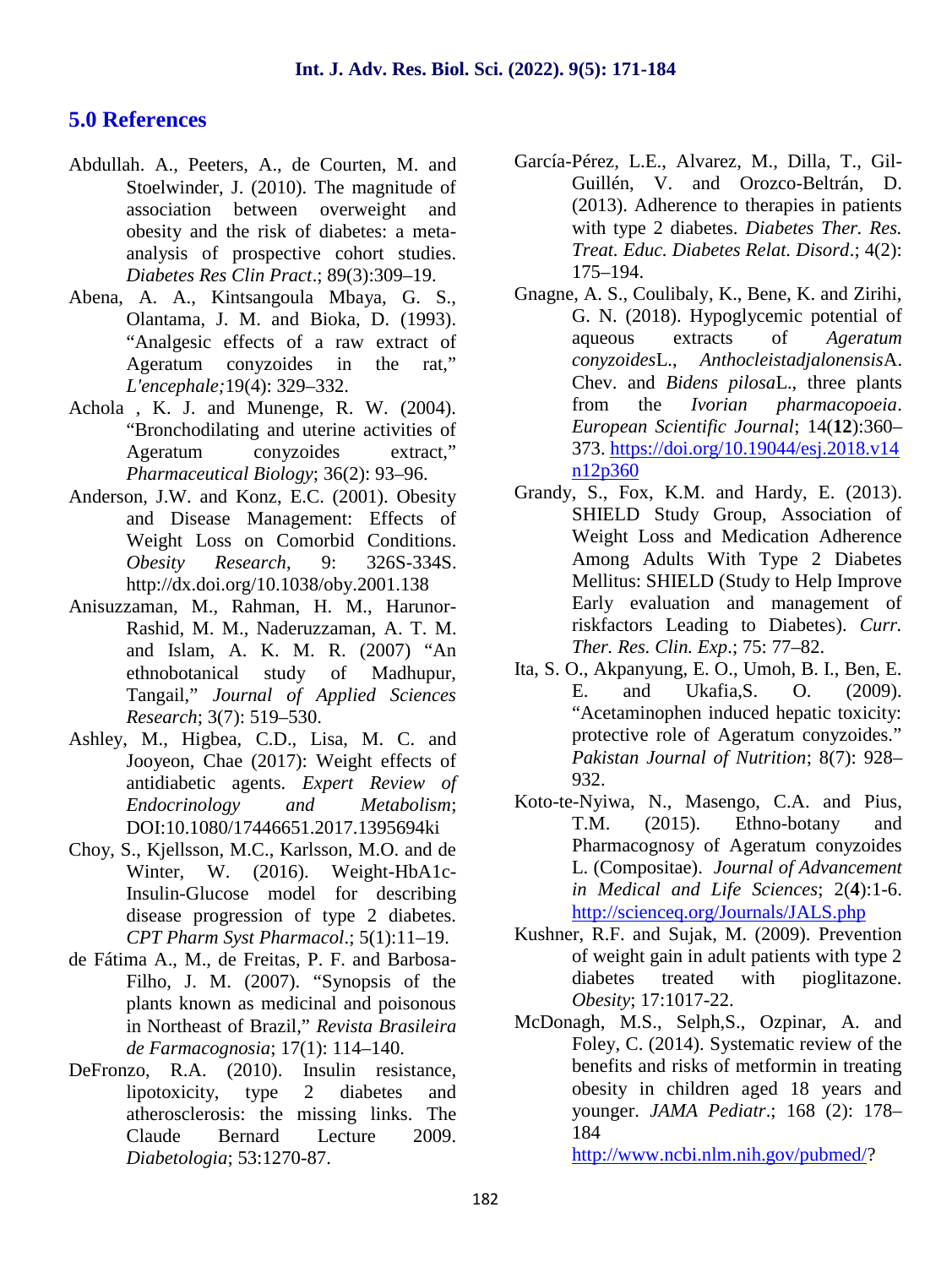- Ngunaï,N., Nijikan,N., Abdennali, E. H., Mbafor, J. T. and Lamnaouer, D. (2009). "Blood glucose lowering effect of hypoglycaemic and antihyperglycaemic activity of Ageratum conyzoides L in rats," *African Journal of Traditional, Complementary and Alternative Medicines*; 6(2): 123–130.
- OECD, (2008): Guidelines for testing of new chemicals revised draft guideline; acute and subacute oral toxicity, http://iccvam.niehs.nih.gov/SuppDocs/OE CD/OECDtg425.pdf.
- Ogbalu, O. K. and Williams, J. O. (2014). "The use of *Ageratum conyzoides* L. [Asteraceae] as a therapeutic measure in the treatment of breast myiasis sores in rural women and associated bacteria," *IOSR Journal of Pharmacy and Biological Sciences*; 9(6): 44–50.
- Ojewale, A. O., Akpan, H. B., Faduyile, F. A., Shallie, P. D., Akande, A. A. and Adefule, A. K. (2019). "Hepatoprotective activities of ethanolic roots extract of Ageratum conyzoides on alloxan induced hepatic damage in diabetic Wistar rats." *Journal of Morphological Sciences*; 36(1): 039– 045.
- Ojewale, A., Mada, **S.,** Oyebadejo, S., Afodun, A., Aladeyelu, O. and Kolawole, B. **(2020).** Cardioprotective Activities of Ethanolic Extract Root of Ageratum conyzoides on Alloxan-Induced Cardiotoxicity in Diabetic Rats. *BioMed Research International*; 1-9.
- Pani, L.N., Nathan, D.M. and Grant, R.W. (2008). Clinical predictors of disease progression and medication initiation in untreated patients with type 2 diabetes and A1C less than 7%. *Diabetes Care*; 31:386-390.
- Patel, S. S. and Goyal, R. K. (2011). "Prevention of diabetes-induced myocardial dysfunction in rats using the juice of the *Emblica officinalis* fruit". *Experimental and Clinical Cardiology*; 16(3): 87–91.
- Phung, O.J. Scholle, J.M. Talwar, M**.** and Coleman, C.I. (2010). Effect of noninsulin antidiabetic drugs added to metformin therapy on glycemic control, weight gain, and hypoglycemia in type 2 diabetes. *JAMA*; 303:1410-18.
- Provilus, A., Abdallah, M. and McFarlane, S.I. (2011). Weight gain associated with antidiabetic medications. *Therapy*.; 8(2):113–120.
- S.A., Dzida, G., Vora, J., Khunti, K., Kaiser, M. and Ligthelm, R.J. (2011). Impact of weight gain on outcomes in type 2 diabetes: Brief Review. *Curr Med Res Opin*; 27:1431–38. doi:10.1185/03007995.2011.585396.
- Silva, M. J. M., Capaz, F. R. and Vale, M. R. (2000). "Effects of the water soluble fraction from leaves of Ageratum conyzoides on smooth muscle," *Phytotherapy Research*; 14(2): 130–132.
- Singh, S.B.; Devi, W.R., Marina, A., Devi, W.I., Swapana, N. and Singh, C.B. (2013). Ethnobotany, phytochemistry and pharmacology of *Ageratum conyzoides*Linn (Asteraceae): A review. *Journal of Medicinal Plants Research*; **7**:1-15. DOI:10.5897/JMPR012.897
- Wang, H., Ni, Y., Yang, S., Li,H., Li, X. and Feng, B. (2013). The effects of gliclazide, metformin, and acarbose on body composition in patients with newly diagnosed type 2 diabetes mellitus. *Curr. Ther. Res. Clin. Exp.;* 75: 88–92.
- Wilding, J. P. H. (2014). The importance of weight management in type 2 diabetes mellitus. *Int J Clin Pract*; 68(6): 682–691. doi: 10.1111/ijcp.12384.
- Yachamaneni, J. and Dhanraj, S. (2017). "Anti hepatotoxic and antioxidant activity of *Limnanthemum indicum* against carbon tetrachloride induced liver toxicity in rats". *Indian Journal of Pharmaceutical Education and Research*; 51(2): 321–328.